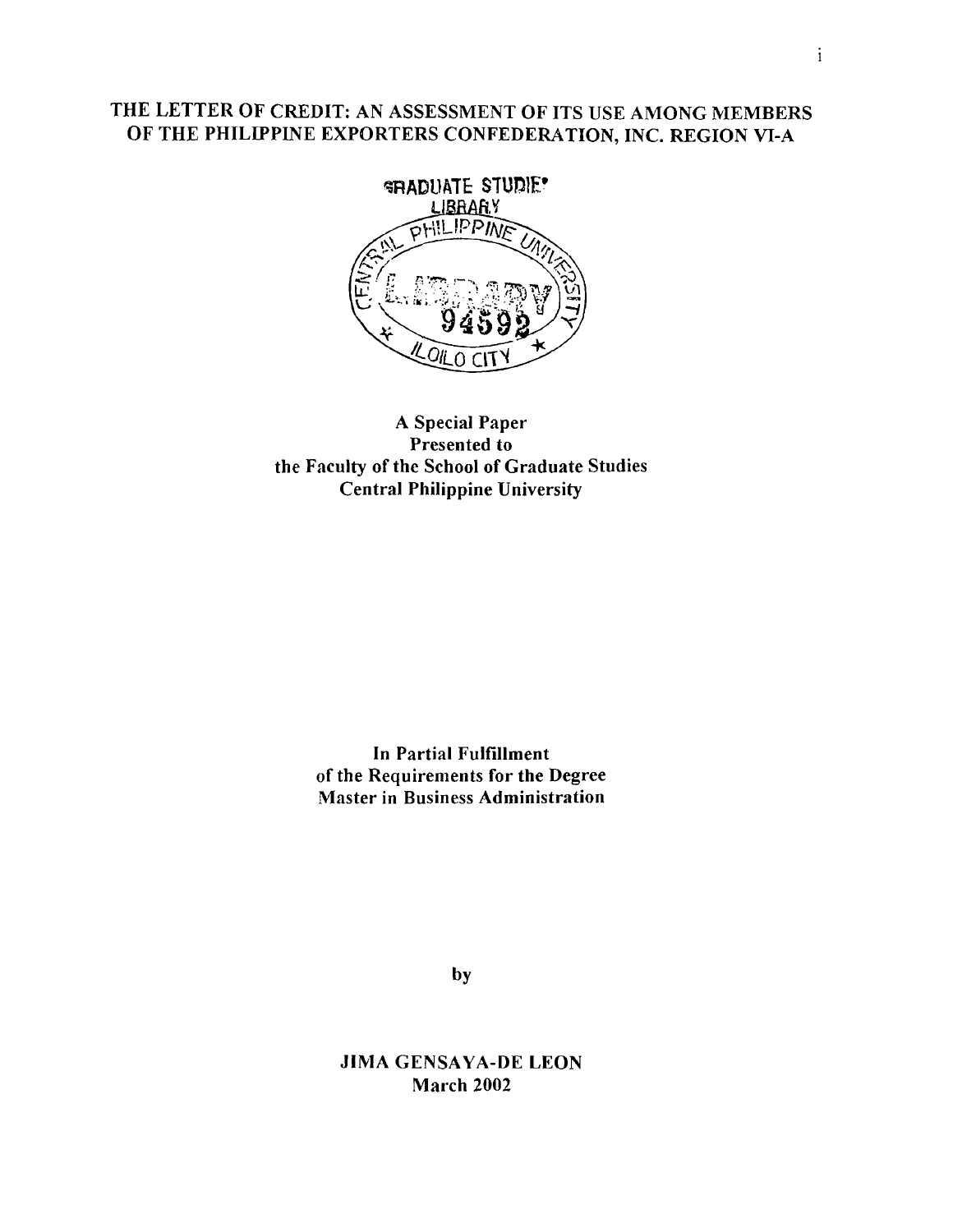### **CHAPTER I**

#### **INTRODUCTION**

#### **Back**2**round and Rationale**

Globalization makes the whole world a single market place. Science and technology has lessened the barriers among countries in the world and has facilitated the exchange and transfer of information and trade which spurs worldwide growth and development in the economy.

The Philippine exporter is a major income earner of Philippines. For those based in Iloilo specifically, they have grouped themselves into an alliance who compose the Philippine Exporters Confederation, Inc. Region VI-A. Their products show to the world the ingenuity, the art, and the pride of the Ilonggo.

Trading in a borderless world has given rise to interlinked economies in which our exporters play a very active role. Each country has its product to sell and the interchange of these products are essential to the improvement of each of the trading countries specifically and to the development of the worldwide economy as a whole.

Where the market was relatively free for any one or any nation to trade with, there is used a common instrument which is accepted and regulated in International Law which is called the Letter of Credit. The Letter of Credit is an instrument governed by the International Chamber of Commerce (ICC) and the Articles are issued by the Uniforms Customs and Practice Code for Documentary Credits, 1993 Revision, ICC Publication No. 500 (UCP No. 500).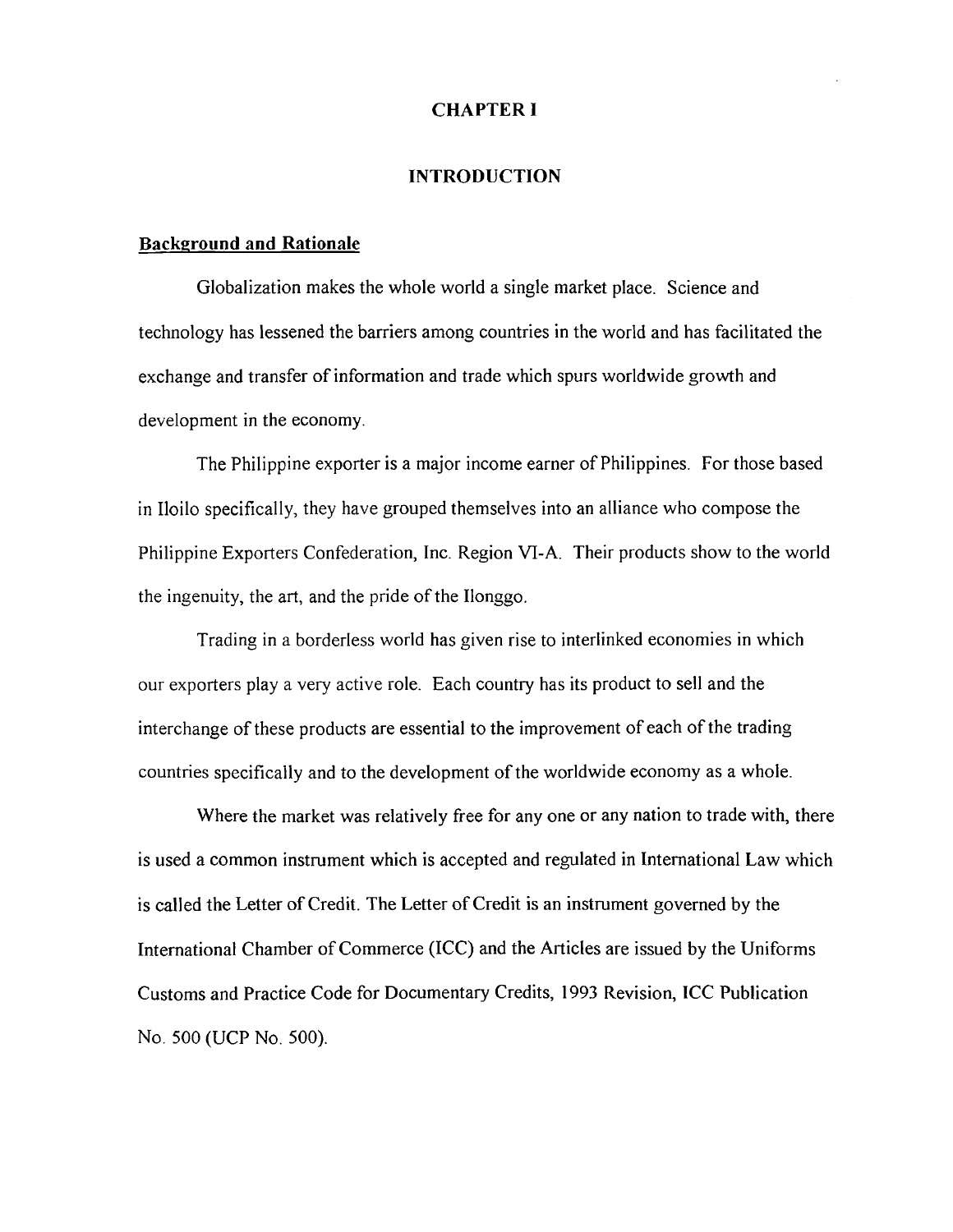The Letter of Credit is a letter addressed to the seller, written and signed by a bank acting on behalf of the buyer that the bank shall honor drafts on itself if the seller conforms to the specific conditions set forth in the Letter of Credit (L/C). The Letter of Credit offers the exporter the greatest degree of safety because it shall have the commitment of the bank to honor payment when the conditions pre-set are adhered with. The exporter is thus assured of payment for the goods he shall have manufactured and delivered as they have agreed with their buyer. Through the Letter of Credit, the bank substitutes its own commitment to pay for that of its customer – hence the assurance to the exporter.

An article about China of Paul M. F. Cheng entitled "The Giant Awakes" reveal that China has been successful in opening itself in the outside world because of the financial L/C's it has entered into with foreign firms. And China indeed, has awakened and is an emerging power in international trade.

With the safest instrument available at hand to the exporter, it has been noted however, that our exporters have not fully utilized the usage of the Letter of Credit. The actual experience of the researcher with the trade and finance operations with a bank has revealed very minimal usage of L/C negotiations for the past five years.

Because there have been no formal nor systematic investigations made to document this; it is perhaps time to assess the extent of usage of the Letter of Credit among the local group of exporters  $-$  hence this study.